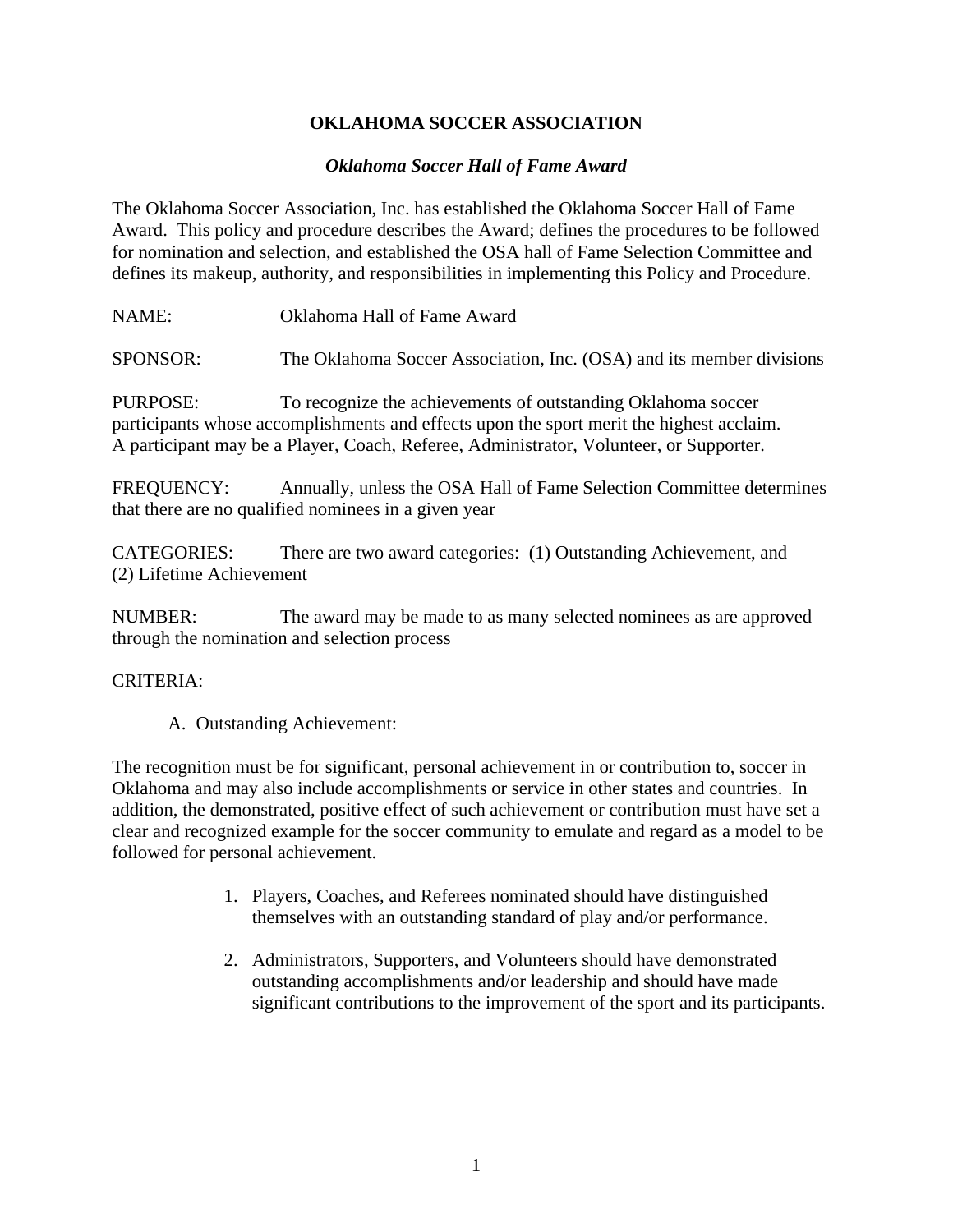B. Lifetime Achievement:

The recognition must be for accomplishments in or service to soccer over an extended period of not less than 10 years that demonstrates a positive effect or influence upon the growth, development, promotion, and advancement of the sport of soccer in Oklahoma, or on those engaged in it. The accomplishments in or service to soccer may also include those in other states or countries.

- 1. Players, Coaches, and Referees nominated should have distinguished themselves with a consistent, high standard of play and/or performance.
- 2. Administrators, Supporters, and Volunteers should have demonstrated outstanding accomplishments and/or leadership and should have made significant contributions to the improvement of the sport and its participants.

# ELIGIBILITY:

- A. General:
	- 1. Factors of citizenship, national origin, race, religion, creed, sex, politics, or physical condition will not be considered in the nominating or selecting process.
	- 2. Nomination, selection, and award may be made posthumously.
	- 3. A nominee who has been rejected three times may not be renominated until a period of three years has elapsed since the third rejection.
- B. Outstanding Achievement:
	- 1. Nominee must have been a member of an organized soccer program whose institutional aims and program base is, or was, in the state of Oklahoma.
	- 2. A relevancy between the achievement being recognized and participation in an Oklahoma-based soccer program must be demonstrated in the nomination submission.
	- 3. Players and Referees will only be eligible for nomination five years after retiring from that level of competition on which the achievement nomination is based. This retirement requirement excludes: (a) Over-30 and Old-Timer players, (b) posthumous nominations, or (c) coach(es) whose nomination is primarily based on coaching achievement or service.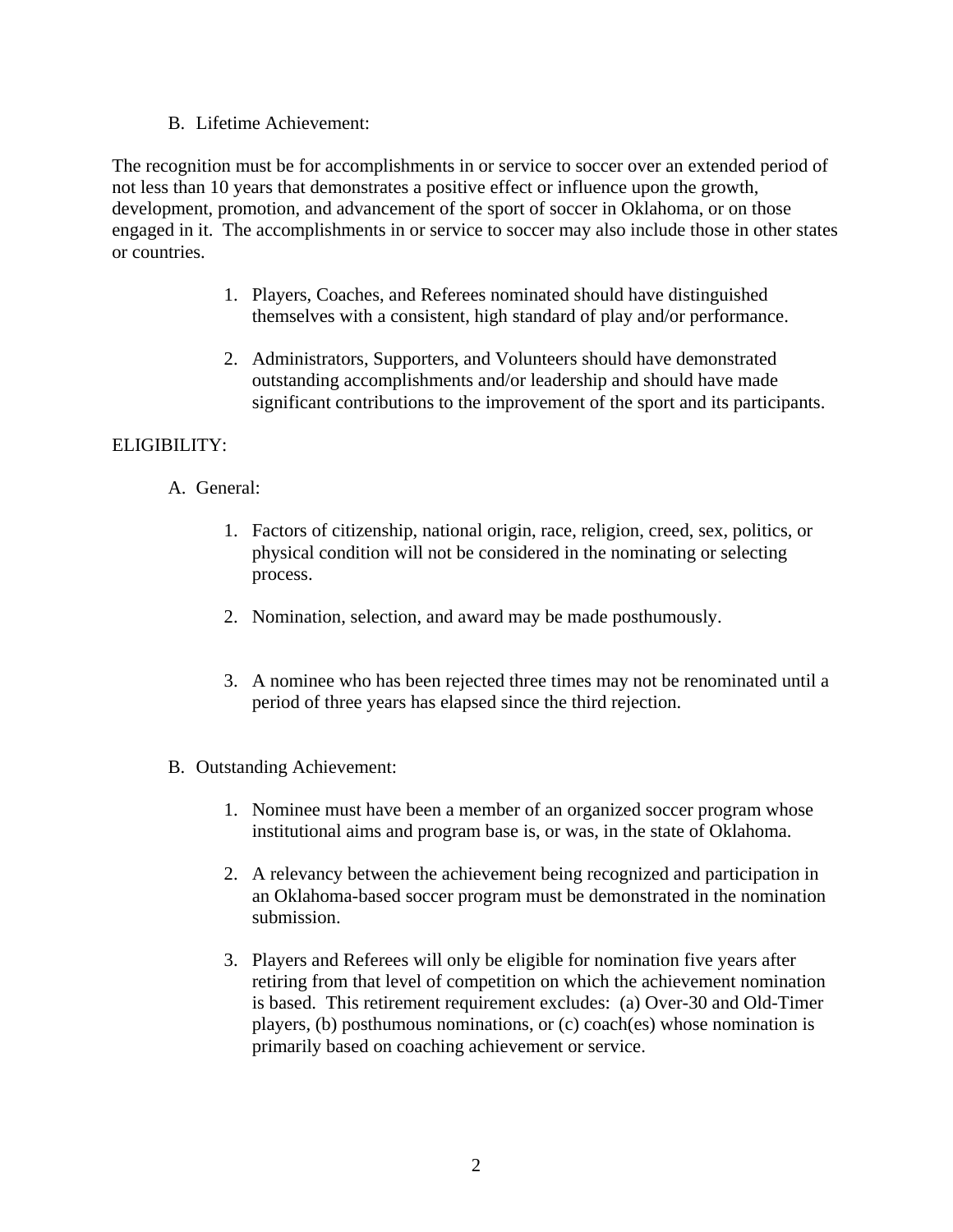#### C. Lifetime Achievement:

- 1. A nominee must have been a member for not less than ten years of an organized soccer program, or programs, whose institutional and program base is, or was, in the state of Oklahoma.
- 2. A posthumous nomination or a nomination in behalf of a Supporter does not need to meet the time requirement.
- D. Waiver of Eligibility Requirement(s):

A waiver of any eligibility requirements(s) specified in this section of the policy and procedure must be submitted in writing at the time of nomination for consideration by the OSA Hall of Fame Selection Committee. A waiver may only be granted by unanimous consent of the Selection Committee and with final approval of the OSA Board of Directors following their established voting procedures.

# OSA HALL OF FAME SELECTION COMMITTEE:

- 1. An "OSA Hall of Fame Selection Committee" shall be appointed no later than January 31st of each year by the Chairman of the Board of Directors of the Oklahoma Soccer Association, Inc. The Selection Committee named shall consist of five members. A Committee Chair from the newly appointed Selection Committee membership shall be named by the Chairman of the Board of Directors of the Oklahoma Soccer Association, Inc. at the same time.
- 2. The Committee named shall come from those Oklahoma Soccer Hall of Fame Award recipients who confirm their availability and who participate in the selection process or who are selected as specified in the next paragraph.
- 3. In any year in which there are not at least five Oklahoma Soccer Hall of Fame Award recipients who confirm their availability and who participate in the selection process, the Selection Committee shall be named from among the available recipients of the Oklahoma Soccer Hall of Fame Award and the incumbents of the following OSA positions, selected as needed in the following order to make up a Committee not to exceed five for that year: Chairman of the Board of Directors, Vice Chairman of the Board of Directors, Treasurer, and Immediate Past Chairman of the Board of Directors.
- 4. The OSA Hall of Fame Selection Committee shall function to: (a) conduct the nomination and selection process for the awards(s) to be made at the following year's OSA Annual Meeting or other designated OSA awards event; (b) recommend and oversee the OSA approved planning and arrangements for the award(s) and award(s) ceremony; (c) to conduct the presentation of the award(s) at the OSA Annual Meeting; (d) to recommend and oversee the OSA-approved Hall of Fame display area; (e) to recommend, conduct, implement and conduct communications, coordination, and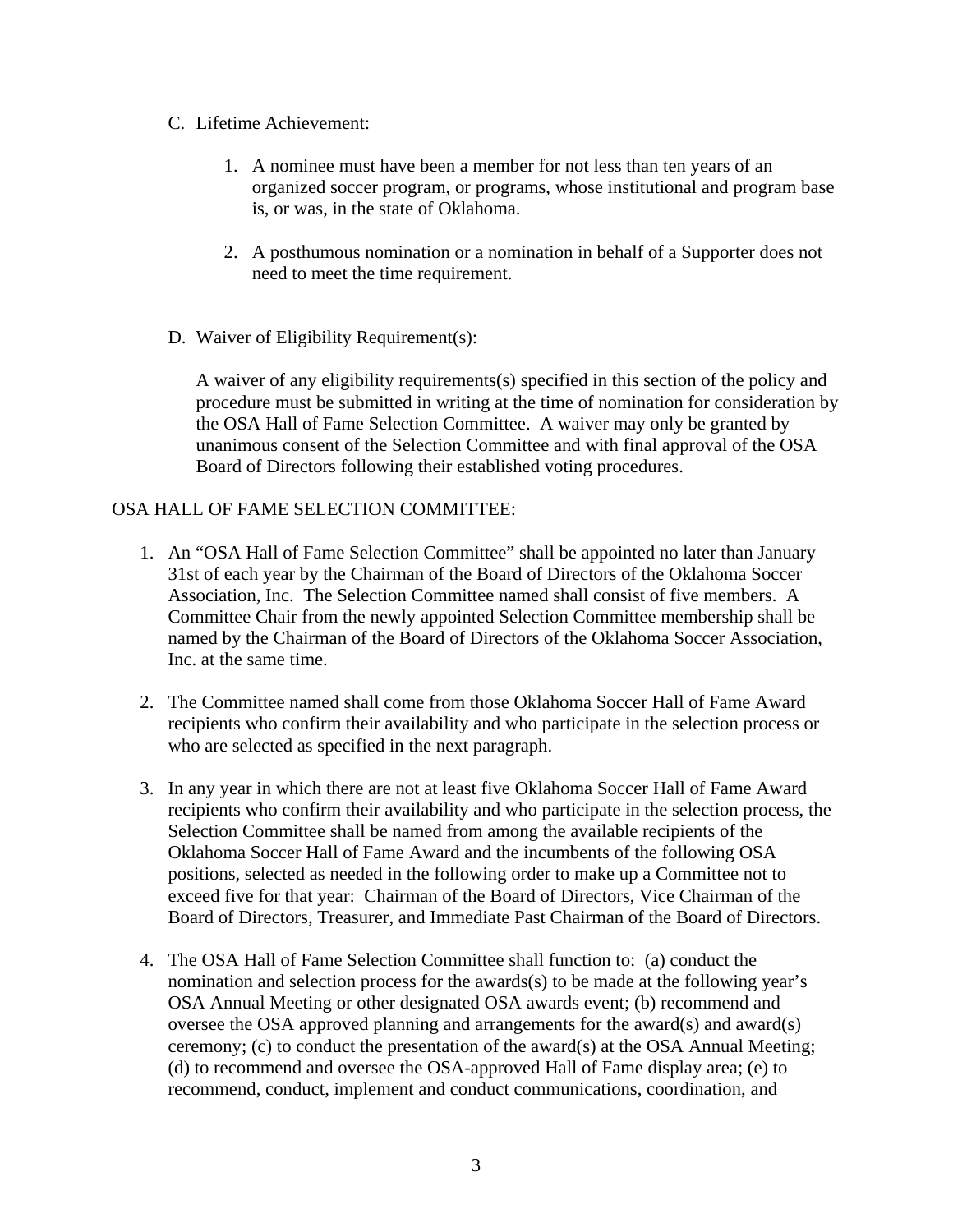program cooperation with other appropriate Sports Hall of Fame organizations; and (f) submit a budget proposal prior to the budgetary process in June of each year.

### NOMINATION PROCEDURE:

- 1. Nomination must be made in writing to the OSA Hall of Fame Selection Committee and should address all of the pertinent achievements on which the nomination is based.
- 2. Nominations for the award must be received by not later than October 1st of the year in the year it is to be considered.
- 3. All supporting documentation (for example: letters or statements of recommendations, newspaper articles, films, photographs, videotapes, audiotapes, copies of—or verification of—past awards and achievements) must accompany the written nomination.
- 4. The Selection Committee shall then send copies of the nominations received to the OSA Board to obtain their comments no later than December  $15<sup>th</sup>$  in the year 2007.

### SELECTION PROCEDURE:

- 1. All nominations shall then be reviewed and judged by the OSA Hall of Fame Selection committee.
- 2. The Selection Committee shall perform their duties in a fair, unbiased, and impartial manner.
- 3. The Selection Committee must conduct the selection process in a formal meeting of the Committee. All documentation must be made available to and be reviewed by each committee member.
- 4. Selection for the Award will require election by at least four of the five OSA Hall of Fame Selection Committee members.
- 5. The Committee will present its selection(s) no later than at the November meeting of the OSA Executive Board for their approval.

#### INDUCTION PROCESS:

1. Elected nominees or their representatives will be notified by the Chairman of the OSA Hall of Fame Selection Committee and invited to attend (along with a chosen guest), the OSA Annual General Meeting or other designated OSA awards event (usually the following January) to receive the award.